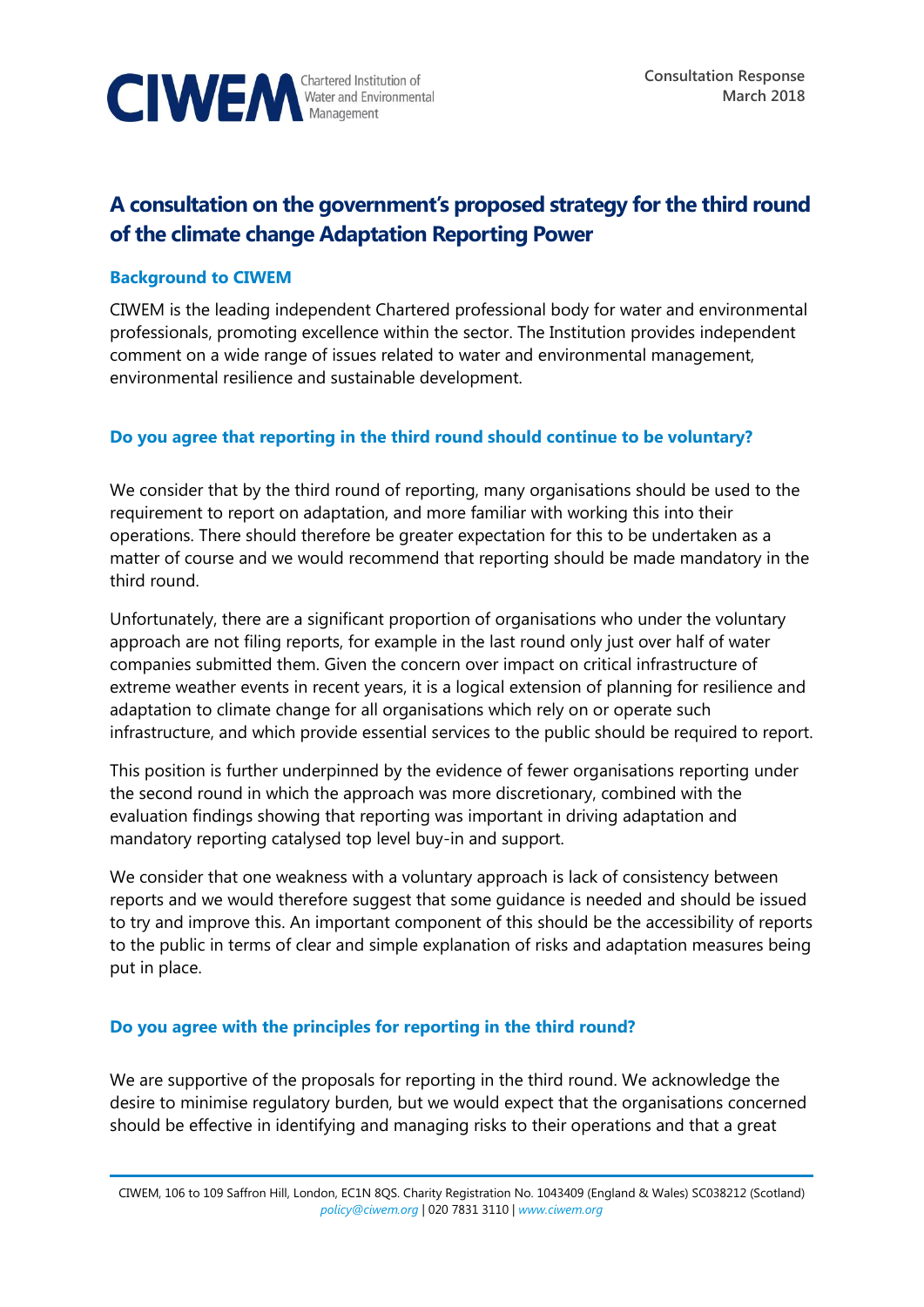many (such as utilities companies) are, or should be, collecting extensive data which will inform the reports.

We rely on a sustainable environment to provide us with a range of services. A water company for example, cannot function without sustainable water resources and an environment capable of accepting discharges. Adaptation needs to properly recognise the increasing unsustainability of our environment in the face of climate change and reporting should provide greater awareness of where particular action is required to underpin this sustainable environment. We consider that this is critical to achieving the Government's target to leave the environment in a healthier state than inherited, set out in its recent 25 Year Environment Plan.

# **Do you agree that reporting in the third round should build on the second round by agreeing sector or organisational reporting proposals?**

We consider that this would be beneficial on a number of levels, primarily to improve consistency of reporting as well as encouraging sectors to understand best practice in their areas of operation. Therefore, we would support an approach which asked key sectors such as water, energy, local government, to provide a sector-response.

We would like to see more recognition of the complex interaction between different types of infrastructure. Water company drainage networks depend on the capacity of other urban drainage to deal with overflows and vice versa, with urban drainage (e.g. highways) depending on water company sewerage networks to take a proportion (or even all) of urban drainage flows. Infrastructure is critically interdependent – water, power supplies, roads and access routes, telecoms – and all modern services we expect rely on the availability of these services working in conjunction with each other.

We would also like to see companies recognising the potential uncertainties in forecasts and modelling built into the adaptation plans. Some responses are, by their nature, more flexible particularly in combination with others (e.g. it is relatively easy to retrofit more sustainable drainage if the original projections are incorrect).

# **Do you agree that the reporting date should be determined by sector, reflecting on regulatory or business pressures within the reporting window of 2019-2021, with a final deadline of 31 December 2021?**

Yes, we agree with this as it will help to minimise any regulatory burden associated with reporting. However, it is important that evidence can be collated in advance of CCRA3 (it was too late in some cases for CCRA2).

## **Do you agree that the criteria for identifying eligible organisations are reasonable? Are there other factors that might be useful to consider?**

Yes, we agree with the proposals and we also agree that it would be appropriate for some umbrella organisations to report where appropriate, though this should not be the case for